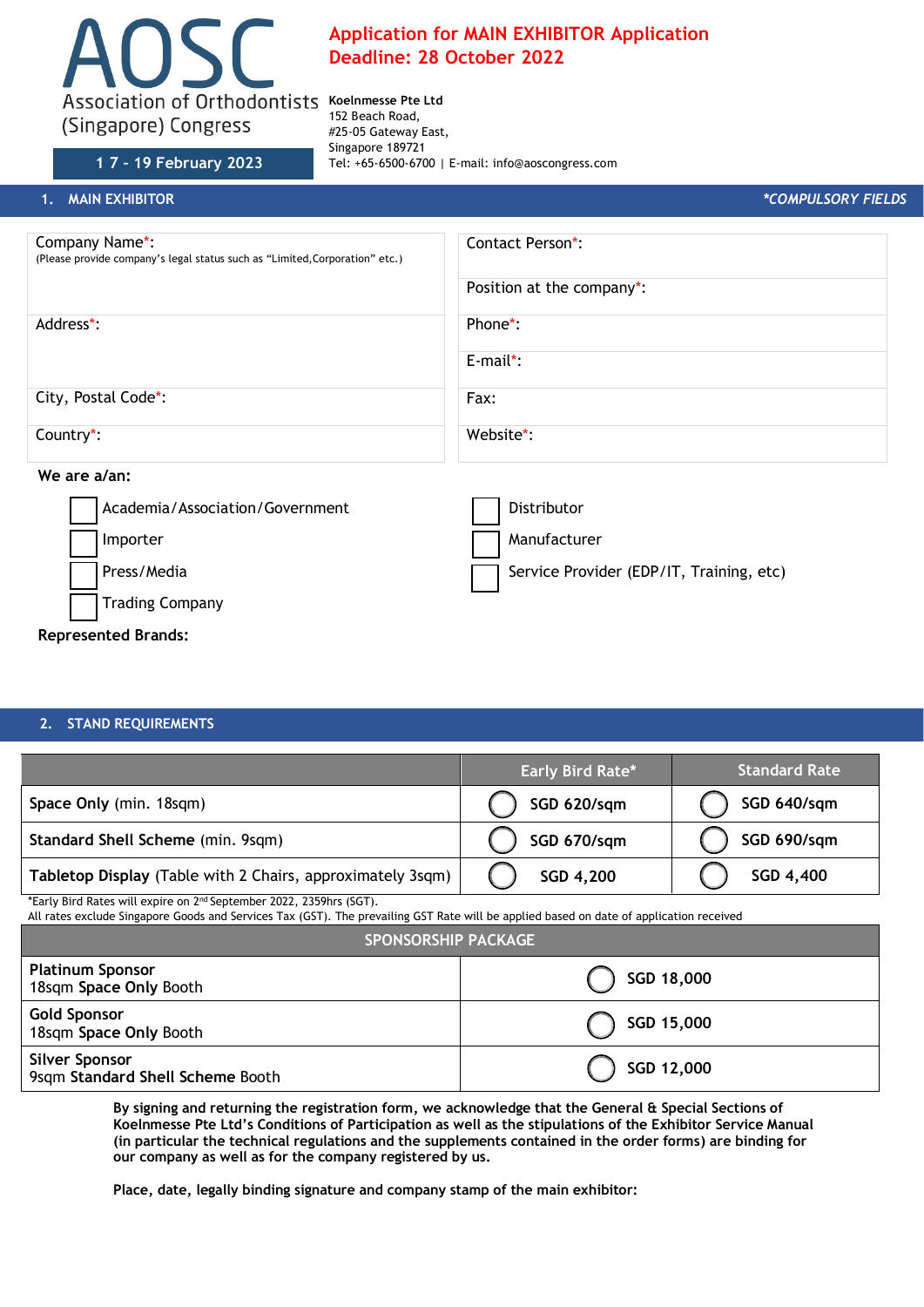

**1 7 – 19 February 2023**

# **Application for MAIN EXHIBITOR Application Deadline: 28 October 2022**

152 Beach Road, #25-05 Gateway East, Singapore 189721 Tel: +65-6500-6700 | E-mail: info@aoscongress.com

| Payment terms and schedule                                                    |                                                                                                                                                                   |  |
|-------------------------------------------------------------------------------|-------------------------------------------------------------------------------------------------------------------------------------------------------------------|--|
| 100% of total participation fee due upon date of receipt according to invoice |                                                                                                                                                                   |  |
| <b>Cancellation terms and schedule</b>                                        |                                                                                                                                                                   |  |
| Date of cancellation                                                          | <b>Cancellation Fee</b>                                                                                                                                           |  |
| ON or BEFORE 11 November 2022                                                 | 50% of total participation fee if cancelled<br>sponsorship/exhibition package cannot be resold one<br>month before the event                                      |  |
| From 12 November to 16 December 2022<br>(inclusive of both dates)             | At least 50% of total participation fee will be charged<br>and/or 100% if cancelled sponsorship/exhibition<br>package cannot be resold one month before the event |  |
| After 16 December 2022                                                        | 100% of total participation fee                                                                                                                                   |  |

## **3. BRANDING OPPORTUNITIES - OPTIONAL**

| Category                              | <b>Description</b>                                                                                                          | Price (SGD) |
|---------------------------------------|-----------------------------------------------------------------------------------------------------------------------------|-------------|
|                                       | Opportunity to place company pull-up<br>banner within the entrance area                                                     | SGD 1,000   |
| <b>On-site Branding Opportunities</b> | Opportunity to place company marketing<br>collaterals on Lunch tables over 3 days of<br>exhibition, limited slots available | SGD 1,200   |
| <b>Lanyard Sponsorship</b>            | <b>Exclusive feature</b><br><b>Distributed to all attendees</b>                                                             | SGD 7,000   |
| <b>Conference Bag Sponsorship</b>     | <b>Exclusive feature</b><br><b>Distributed to all delegates</b>                                                             | SGD 7,000   |
| Conference Bag Insertions (Max.3)     | <b>Limited slots available</b>                                                                                              | SGD 2,000   |
| Website Banner Advertisement          | Conference Programme Webpage                                                                                                | SGD 2,000   |
|                                       | Speakers Webpage                                                                                                            | SGD 1,500   |
| E-news Banner Advertisement (Max.2)   | Full Banner, limited slots available                                                                                        | SGD 1,000   |

**By signing and returning the registration form, we acknowledge that the General & Special Sections of Koelnmesse Pte Ltd's Conditions of Participation as well as the stipulations of the Exhibitor Service Manual (in particular the technical regulations and the supplements contained in the order forms) are binding for our company as well as for the company registered by us.**

**Place, date, legally binding signature and company stamp of the main exhibitor:**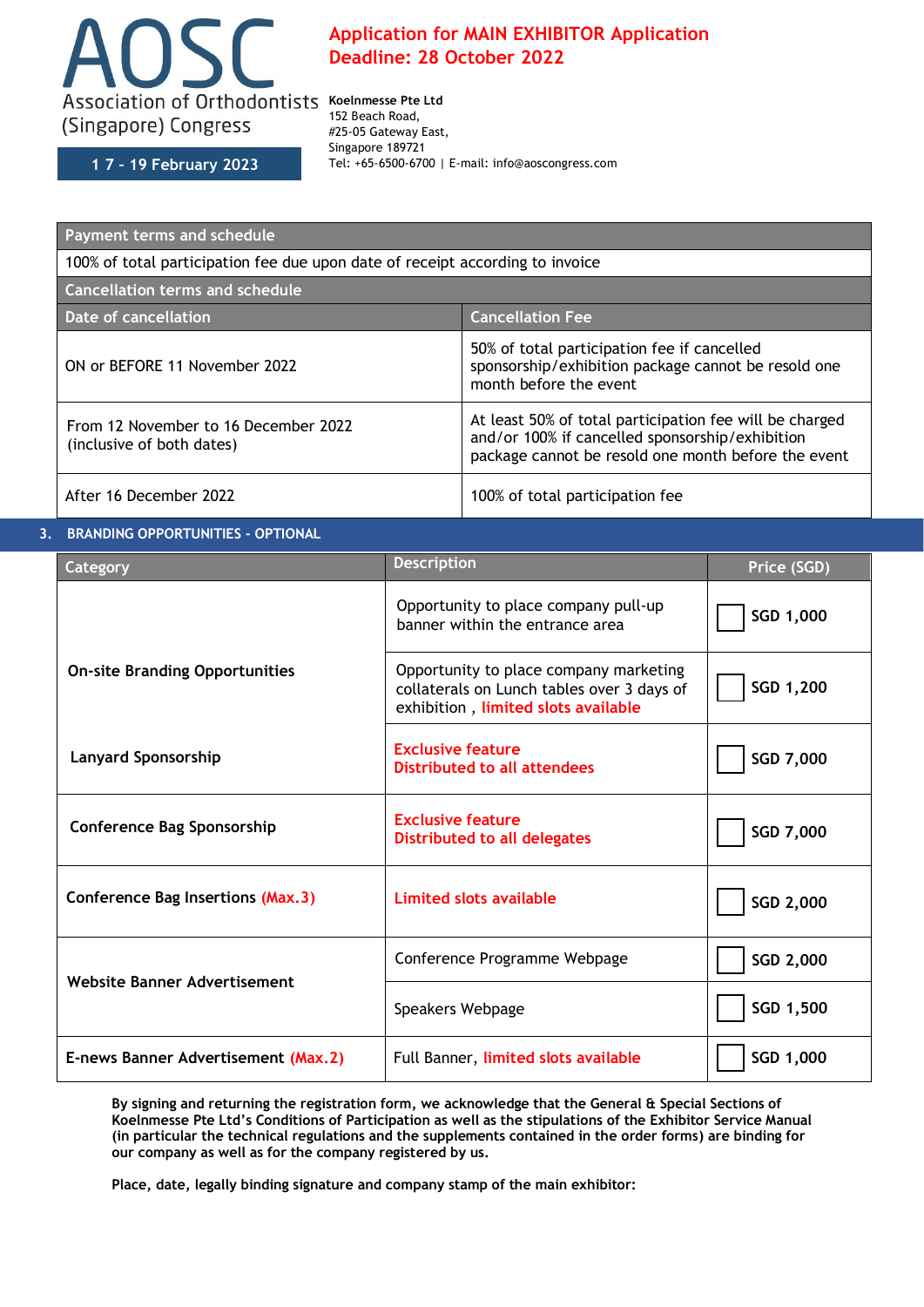

**1 7 – 19 February 2023**

### **4. BOOTH DESIGN & ENTITLEMENTS**

#### **Overview for Booth Entitlements**



| <b>Description</b>                    | <b>Table Top</b><br><b>Display</b> | 9 - 12 SQM | 15 SQM      | 18SQM & ABOVE |
|---------------------------------------|------------------------------------|------------|-------------|---------------|
| PX01: Lockable Counter - 760mmht      |                                    |            |             |               |
| <b>CC05: Black Leather Arm Chairs</b> |                                    | 7          |             | 4             |
| <b>MT07: Black Round Table</b>        |                                    |            |             | 2             |
| 100W spotlights                       |                                    |            | 1 per 3 sqm |               |
| Wastepaper Basket                     |                                    |            |             |               |
| 13Amp powerpoint                      |                                    |            |             |               |
| 1 Table Top with 2 Chairs             |                                    |            |             |               |

# **DISCLAIMER: The booth designs provided above are for illustration purposes & may be subjected to changes at the Organizer's discretion.**

**By signing and returning the registration form, we acknowledge that the General & Special Sections of Koelnmesse Pte Ltd's Conditions of Participation as well as the stipulations of the Exhibitor Service Manual (in particular the technical regulations and the supplements contained in the order forms) are binding for our company as well as for the company registered by us.**

**Place, date, legally binding signature and company stamp of the main exhibitor:**

# **Application for MAIN EXHIBITOR Application Deadline: 28 October 2022**

152 Beach Road, #25-05 Gateway East, Singapore 189721 Tel: +65-6500-6700 | E-mail: info@aoscongress.com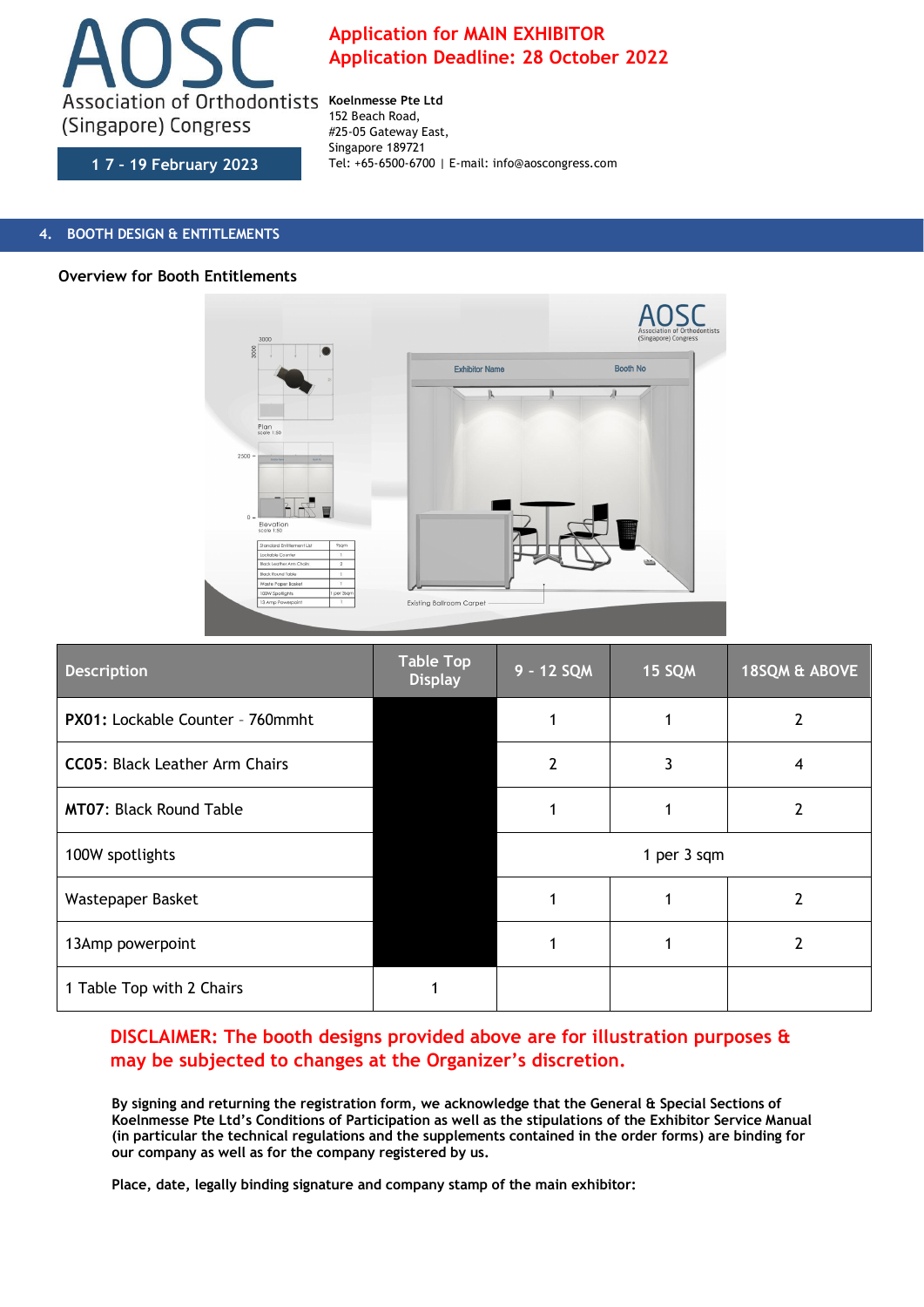

**1 7 – 19 February 2023**

# **Application for MAIN EXHIBITOR Application Deadline: 28 October 2022**

152 Beach Road, #25-05 Gateway East, Singapore 189721 Tel: +65-6500-6700 | E-mail: info@aoscongress.com

## **Data Protection Note:**

As our valued customer, we would like to keep in touch with you about our trade fairs, conferences and business events as well as related services and offers that might be of interest to you. Therefore, we are taking this opportunity to request your consent for allowing us to communicate directly with you via telephone, email, SMS, Fax and/or digital media.



I hereby permit Koelnmesse Pte Ltd to use the details entered on this form for sending information and advertising of industry events staged by Koelnmesse Pte Ltd, in line with the regulations of the Personal Data Protection Act of Singapore 2012 and the Koelnmesse Personal Data Protection Policy.

Please note that you can withdraw your consent at any point in time simply by contacting [privacypolicycontroller@koelnmesse.com.sg.](mailto:privacypolicycontroller@koelnmesse.com.sg) You can refer to the details of our complete Koelnmesse Personal Data Protection Policy online a[t www.koelnmesse.com.sg/koelnmesse-personal-data-privacy-policy.](http://www.koelnmesse.com.sg/koelnmesse-personal-data-privacy-policy) Please note that if you withdraw your consent, Koelnmesse may not be able to continue to provide you with products and services as well as information and advertising of industry events staged by Koelnmesse.

**By signing and returning the registration form, we acknowledge that the General & Special Sections of Koelnmesse Pte Ltd's Conditions of Participation as well as the stipulations of the Exhibitor Service Manual (in particular the technical regulations and the supplements contained in the order forms) are binding for our company as well as for the company registered by us.**

**Place, date, legally binding signature and company stamp of the main exhibitor:**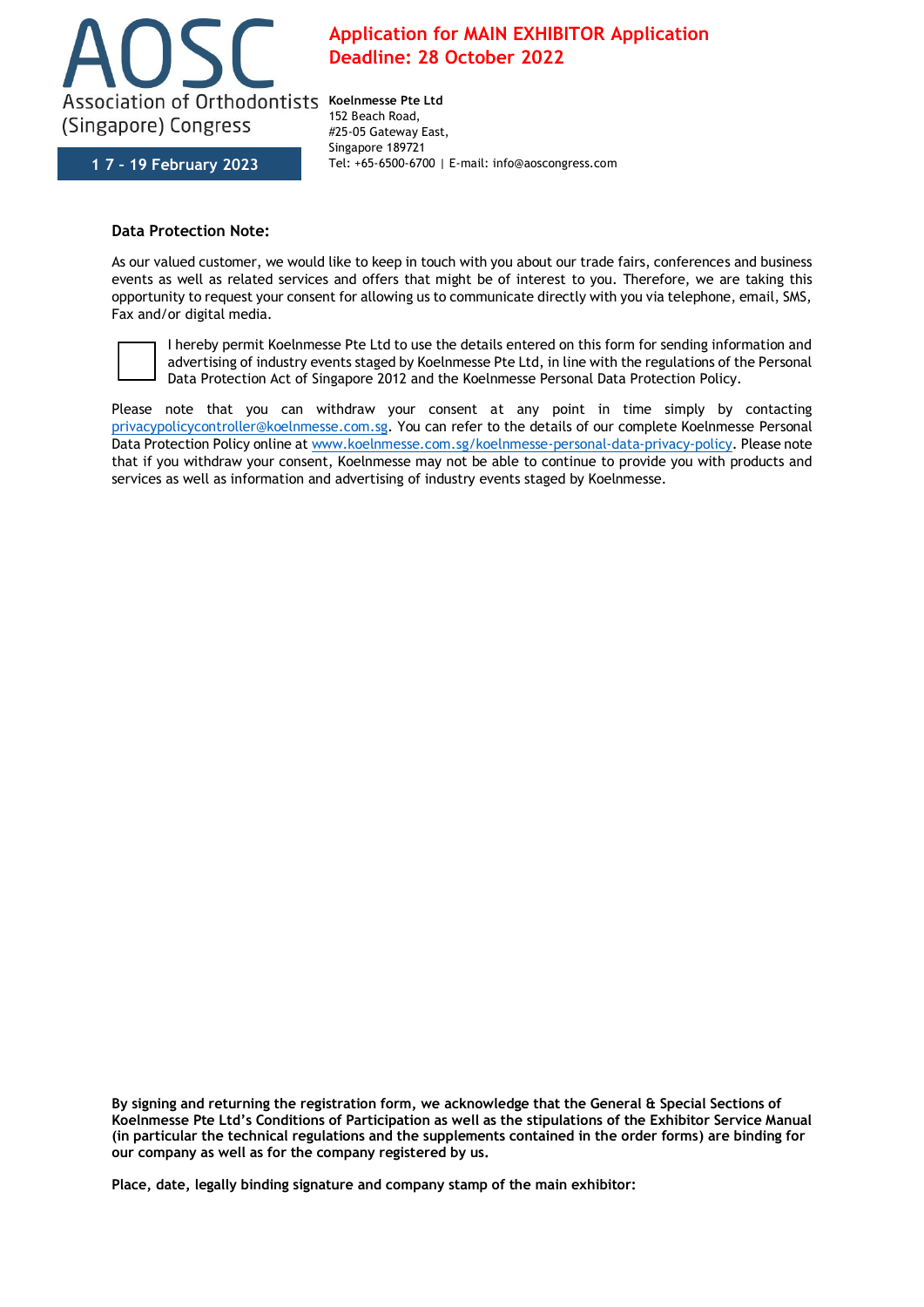# **GENERAL CONDITIONS OF PARTICIPATION FOR TRADE FAIRS OUTSIDE GERMANY**



### **I. Application**

- 1. By signing and returning the registration form, these General Conditions of Participation shall – together with the Special Conditions of Participation – be acknowledged as legally binding. The information and data being provided by the exhibitor will be electronically saved by the organizer but always observing the regulations stipulated under the Federal Data Protection Law of the Federal Republic of Germany and such information will be transmitted or disclosed to third parties only to fulfil contractual duties.
- 2. The regulations stipulated in the Special Conditions of Participation shall prevail over the regulations stipulated in these General Conditions of Participation should there be a conflict between the regulations stipulated in the Special Conditions of Participation and the regulations stipulated in these General Conditions of Participation.The house rules, the technical specifications and the regulations stipulated in the Special Conditions of Participation constitute also a part of the contract.
- 3. The application shall constitute a legally binding offer of the exhibitor to conclude a contract from the date the organizer receives the application, irrespective of acceptance; the application cannot be appended with conditions or reservations.

#### **II. Acceptance / Transfer of Stand Space / Contractual Obligation**

- 1. The organizer shall accept the application in accordance with the Conditions of Participation, which apply to all participants (acceptance).
- The acceptance is subject to the organizer's discretion. If the number of application forms complying with the requirement profile and received by the organizer prior to the expiration of the registration period exceeds the number of available exhibition space, the organizer shall have the right to make a discretionary decision regarding the admission of applicants to the exhibition.
- 3. The exhibitor may be disqualified from admission to the exhibition, if the exhibitor failed in the past to fulfil his financial obligations visa-vis the organizer at any time, or if he failed to fulfil such financial obligations within the prescribed period of time.
- 4. The legally binding contract shall be concluded upon written notification of acceptance. Should the content of the acceptance differ from that of the application (registration), the contract shall be concluded under the terms of the acceptance – even if the acceptance differs from the application – unless the applicant objects in writing within 2 weeks after receipt of the acceptance.At the beginning of the period, the organizer has to particularly point the exhibitor to the right to object and the consequences of the non-objection in writing.The same shall apply, if it is necessary to postpone the event or to transfer the venue of the event, provided that the change can be regarded to be reasonable; in this case, the corresponding notification of change from the organizer shall supersede the admission.
- 5. The acceptance only applies to the respective event, the company or corporation applying, its products and services. Products, which do not conform to the list of permitted goods, must not be exhibited at the tradefair.
- 6. The organizer allocates stand space in accordance with the exhibits being registered to belong to a certain topic or theme within the exhibition.
- 7. There is no legal entitlement for the allocation of stand space in a certain hall or in a certain hall area. If deemed necessary by the organizer, the organizer is entitled to subsequently allocate the stand space other than stated in the acceptance, to change the size and dimensions of the stand space, to relocate or close entrances or exits from and to the stand and to undertake structural changes in the exhibition halls without legal claims against the organizer, provided there is substantial cause for doing so. In the event of a reduction in stand space size, the exhibitor will be credited with the prorated difference arising from the correspondingly lower space cost.The exhibitor will be notified without undue delay, if the stand space becomes unavailable due to reasons, which are beyond the organizer's control. In this case, the exhibitor will be entitled to a reimbursement of the participation fee. Any further claims for damages, exceeding the aforementioned reimbursement, shall be expressly excluded.
- 8. Any complaints by the exhibitor must be submitted in writing without undue delay but at the latest while the event is in progress; the organizer cannot consider complaints at a later date.
- 9. Furthermore, the organizer shall have the right to rescind the contract for a substantial cause. Such a substantial cause shall be constituted, in particular, if an admissible application for opening insolvency proceedings against the exhibitor's assets has been made or such an application has been dismissed due to lack of funds.The exhibitor must inform the organizer of such circumstances without undue delay.
- 10. The organizer is entitled to rescind the contract, if the event utilization falls below 50% of the rental stand space. In this case the organizer is not liable for any damages or losses but has to refund already paid fees ordownpayments.
- 11. After the binding registration and the consequent acceptance, release from the contractual relationship is not possible without the organizer's consent.
- 12. The organizer may agree to the request for release from the contract only in exceptional cases, e.g. if the stand space in question can be rented to another exhibitor. In this case, the organizer is entitled to demand liquidated damages in the amount of 25% of the participation fee without providing any proof. The exhibitor shall have the right to prove that a damage or loss has not been incurred or that the quantum of damage or loss incurred is considerably less. In addition to the liquidated damages, the exhibitor is liable for catalogue fees and other costs and expenses, which in particular, have been incurred as a result of a claim by a third party.The occupancy of stand space by an already accepted and allotted participant by means of a stand exchange does not constitute a mitigating form of stand area rental.
- 13. Should the exhibitor fail to assume the stand space allotted to him at the beginning of the construction period, the organizer will demand the exhibitor to assume the stand space by setting a reasonable timeframe.
- 14. Should the timeframe set in accordance with II 13 fruitless expire, the organizer shall have the right to rescind the contract and to assert a claim for damages due to non-performance.
- 15. The following cases will fall solely within the exhibitor's scope of risk:
	- a) the products, which have been stipulated for the presentation, cannot be introduced at the venue of the event due to legal requirements prevailing there or due to other reasons, or
	- b) such products do not arrive in time, do not arrive undamaged or do not arrive at the venue of the event at all - e.g. as a result of any loss, delay in transport or customs, etc.– or
	- c) the journey, the journey of the exhibitor's employees or the exhibitor's stand or installation personnel is delayed or becomes impossible. The exhibitor will in all these cases remain under the obligation to pay all the contractual charges and fees agreed upon.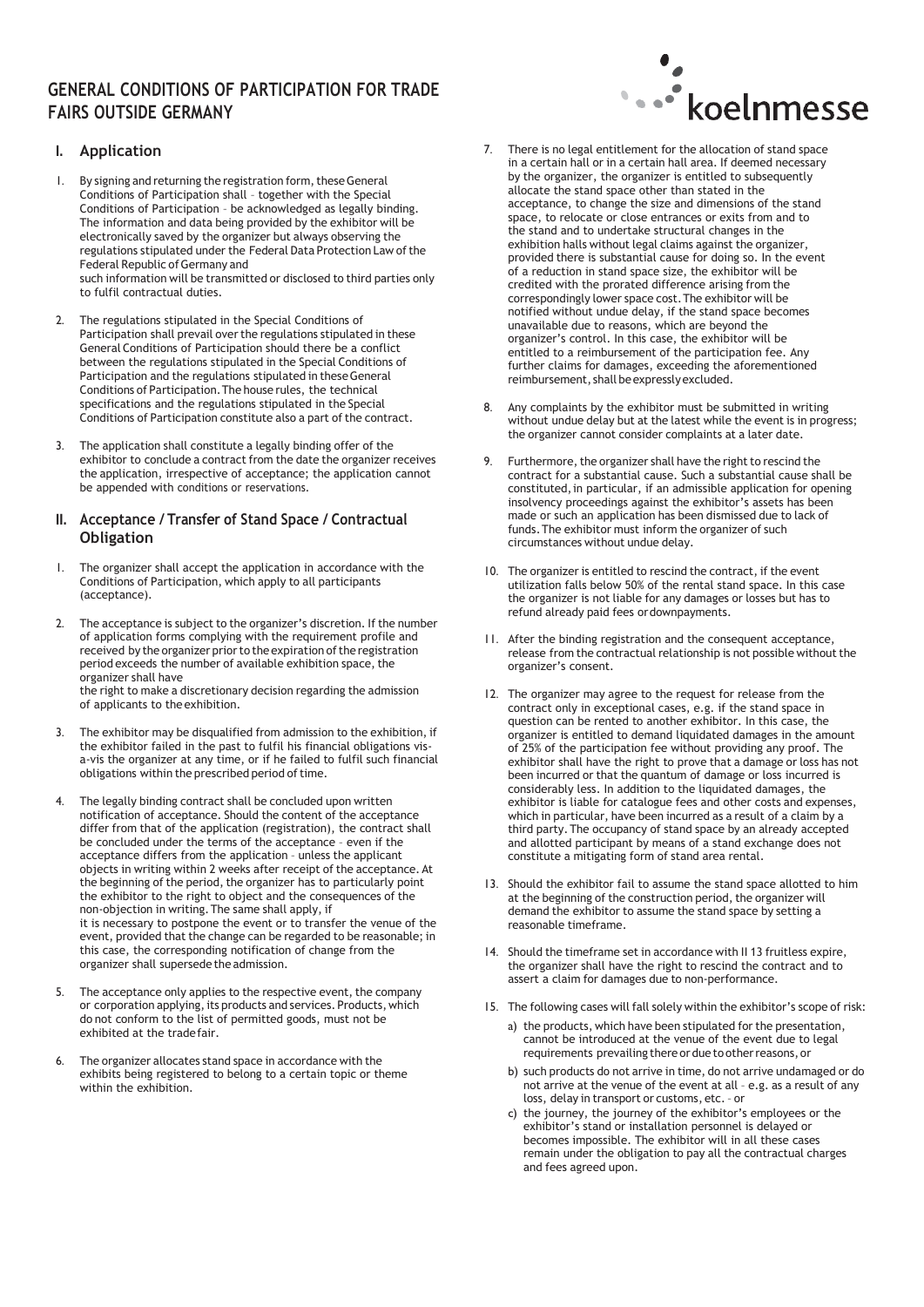

#### **III. Construction and Arrangement of Stands**

- 1. All stand constructions and stand designs must comply with statutory safety regulations,and comply with the specified requirements stipulated in the Special Conditions of Participation.
- 2. All stand construction service providers must have a special permit from the organizer in order to construct the trade fair stands in the exhibition halls. Any additional technical services that may be required, particularly the installation of electricity, water and safety devices, the recruitment of local auxiliary personnel, etc., may be ordered exclusively through the organizer by means of special order forms and against a separate charge, whereas the charges shall be in accordance with the usual charges being market price at the place of venue.
- 3. For the duration of the event the stands must display the exhibits and be staffed by personnel as stated in the acceptance.
- The organizer is entitled to demand the removal of exhibits from the stand, which could constitute a considerable disruption to the operation of the event or put the safety of exhibitors and visitors at risk due

to their odor, noise, other emissions or appearance. Furthermore, the exhibitor will be responsible for ensuring compliance with all statutory provisions of the host country. In case of non-compliance, the organizer shall also have the right to demand the removal of exhibited articles or the forbearance of a certain activity. Should the exhibitor fail to comply with this demand without undue delay, the organizer is entitled to have the exhibits in question removed at the exhibitor's expense and risk and to close the exhibitor's stand, without any claims for loss or damages against theorganizer.

5. The exhibitor is obliged to co-ordinate the construction and design measures for his stand with the organizer in advance.The organizer has to notify the exhibitor about any requested amendments or alterations as early as possible. Furthermore, the exhibitor is obliged to inquire about the relevant statutory regulations, laws etc. or building regulations on his own initiative. Should the exhibitor violate those regulations,

the organizer is entitled to vacate or alter the stand on the exhibitor's expense.The organizer does not assume liability for any information provided byhim.

#### **IV. Participation Fee and Other Costs / Terms of Payment**

- The amount of the participation fee, the down payment as well as the flat-rate cost of energy will be calculated according to the rates specified in the Special Conditions for Participation.The Invoicing amount will be calculated on the basis of the total stand floor space as allocated and will not exclude any projecting or overhanging parts, pillars, installation connections and other permanent internal fittings.
- 2. After the exhibitor's admission, the exhibitor will receive an invoice for the participation fee and other costs and possibly a registration fee

invoice.The invoice less the downpayment must be paid not later than 10 weeks before the commencement date of the event.The aforesaid invoice amount is to be paid in full without any deductions. Invoices being issued less than 10 weeks prior to the commencement date are due immediately.



- 3. The organizer is entitled to request a downpayment whereas the due day of such downpayment is stipulated in the Special Conditions of Participation or the downpayment invoice. The rates contractually agreed upon (in the acceptance) are net fixed rates plus legally applicable taxes.
- 4. The organizer shall have the right to increase the rates by the amount of the corresponding cost increment in the event of any increase in its own prime cost, particularly as a result of higher production, purchasing and labor costs as well as higher fees, taxes and other fiscal charges imposed at the venue of the event. Should the increment exceed 10% of the rates being published by the Organizer in the application forms the Organizer grants the exhibitor the right to terminate the contract within 10 working days from the date of the receipt of such an increment notice.
- 5. The payment of all invoices on or before the due date shall be a prerequisite for the occupation of the stand space.
- 6. Failure to conduct payment in time will result in interest charges amounting to 6% per annum. Should the damages incurred by the organizer exceed this interest amount, he shall be entitled to these additional damages. The claim for compensation will cease or be reduced, if the exhibitor may prove that the organizer has incurred substantially less or no damage as a result of the payment default.
- 7. Should settlement of the invoice not be effected within the deadline (due date), the organizer is entitled to terminate the contract.
- 8. As a security for all claims the organizer might have against the exhibitor, the organizer has a pledge on all movable objects belonging to the exhibitor on the stand area.
- 9. Any services that the organizer has provided will be invoiced either in EUR, in USD or in another currency to be determined by the organizer at the organizer's discretion. The exhibitor is obliged to pay the amount and currency stipulated on the invoice ("billing currency"). Should the organizer, as a courtesy, accept settlement of the invoice in a currency other then the billing currency, such payment must be calculated based on the conversion on the official buying rate of the billing currency on the date of payment. Any exchange rate losses in relation to the billing currency after the invoice becomes due for payment are at the exhibitor's expense.
- 10. Any complaints relating to the invoice must be made in writing, without undue delay, at the latest 2 weeks after receipt; complaints submitted at a later date cannot be considered.
- 11. Any projecting or overhanging parts, pillars, installation connections and other permanent internal fittings in the stand space do not entitle the respective exhibitor to any reduction in the participation or other costs.
- 12. The organizer shall also be entitled to the payment of the full amount, should the exhibitor fail to fulfil any of his contractual obligations.This does not affect further claims for damages. Should the organizer fail to fully or partially fulfil his contractual obligation, the exhibitor is entitled to a proportional reimbursement of any payments already made by the exhibitor. Exceeding claims are excluded in accordance with section VII.
- 13. In the event of counter claims being made against those claims arising from the contract, the exhibitor may only set off or assert his right of retention in as far as these claims are undisputed or have been awarded by an enforceable judgement.
- 14. Should an invoice upon request of the exhibitor be sent to a third party, this does not constitute any waiver of claims or obligations of the exhibitor.The latter remains obliged to pay until such time as the account receivable has been settled in full.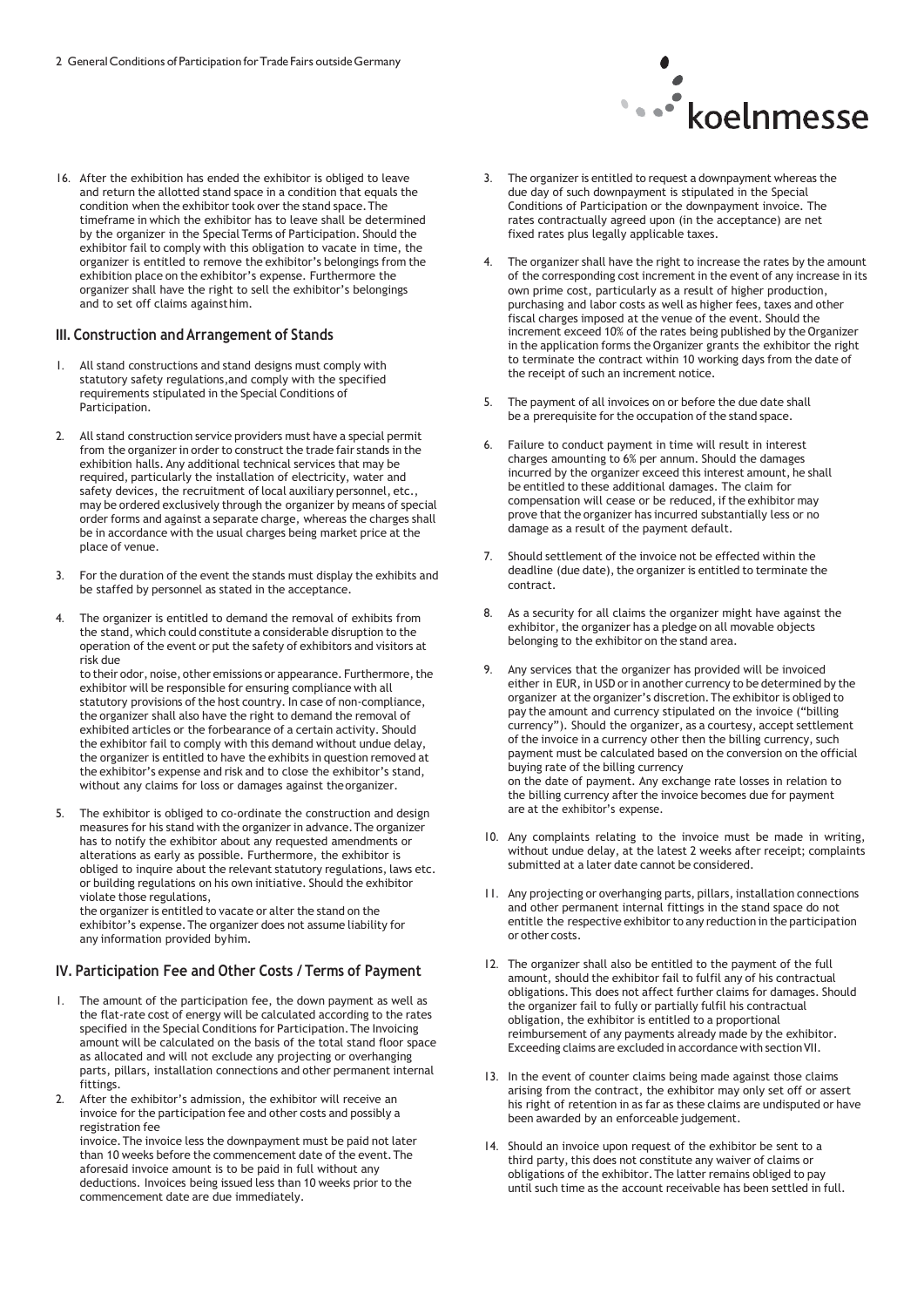

15. All payments being due to the organizer must be made in full without deductions, whereas bank charges, currency exchange fees etc. have to be borne by the exhibitor or debtor.

#### **V. Co-exhibitors,Additional,Group and Joint Stands**

- 1. Stand spaces shall be rented out only as a whole unit and only to one contracting party.The exhibitoris not permitted to relocate, exchange, share, or in any other way make the stand space allocated to him completely or partially accessible to third parties, without the prior consent of the organizer.
- 2. Use of the stand area by another company with its own products and own staff (co-exhibitor) requires a special application for admission and the consequent approval by the organizer.This also applies to companies for which one of the requirements mentioned (own products or own staff) is not fulfiled (additionally represented company). Companies, which are members of a corporate group as well as subsidiaries, are considered to be co-exhibitors. The organizer reserves the right to demand an additional participation charge and other costs for the admission of coexhibitors/additionally represented companies. Such charges and costs will be invoiced to the exhibitor.
- 3. Co-exhibitors and additionally represented companies are accepted only under the conditions stipulated in section II of these General Conditions of Participation; these Co-exhibitors and additionally represented companies are equally subject to the Conditions of Participation as they apply to exhibitors.
- 4. Should an exhibitor accommodate a co-exhibitor or an additionally represented company without the express permission of the organizer, this shall entitle the organizer to immediate termination of the entire contract and to have the stand space vacated at the exhibitor's risk and expense.
- 5. After the acceptance has been received, the contractual relationship remains exclusively between the organizer and the exhibitor, who is liable for his and the co-exhibitor's and the additionally represented company's non-performance, breach of contract etc.
- 6. Should several exhibitors wish to participate at the event together on one stand, the General and Special Conditions of Participation are binding for each exhibitor. In addition, they are obliged to name a contact person in their application, jointly appointed as an authorized representative. Moreover the conditions stated in section IV apply analogously. In the event of permitted joint use of the stand space, all exhibitors are liable to the organizers for payment of the participation and other costs and the fulfilment of other obligations – regardless on which legal grounds – as codebtors.

#### **VI. Domestic Authority**

- The organizer has the right to establish rules of the house for every event.These rules come into force after their publication at the place of the event.The rules of the house become part of the contract.There is no obligation to hand out these rules of the house to each exhibitor and the exhibitors have to inform themselves about the content of the rules of the house.
- The organizer shall exercise domestic authority throughout the exhibition area. The organizer is entitled to have exhibits removed from stands if their display contravenes statutory laws, is offensive or do not comply with the list of permitted goods.
- The promotion of political and ideological contents is prohibited. In the event of serious offences against these Conditions of Participation, the organizer is entitled to close the stand or have it vacated.

#### **VII. Warranty / Liability /Insurance**

1. The organizer does not assume any obligation to exercise proper care of exhibits, stand fittings and objects, which are the property of the stand personnel.Any liability for damages and losses is expressly excluded,

if it is possible to underwrite the risks.This does not affect the liability incurred by wilful acts or grossly negligent misconduct.This exclusion of liability is not affected by security measures of the organizer.

- 2. Within the scope of liability, the statutory regulations concerning the burden of proof shall continue to apply; they will not be affected by this clause except in cases concerning liquidated damages.
- 3. It is recommended to conclude an exhibition insurance policy, which can be obtained via the Exhibitor Service Manual. In addition the exhibitor may order special security measures by applying so with the corresponding form in the Exhibitor Service Manual.
- 4. The exhibitor is liable to the organizer for any damage inflicted on the organizer, provided that such damage is attributable to the exhibitor's culpable (wilful action or negligence) action or the culpable action of the exhibitor's personnel, the exhibitor's employees or any third party which the exhibitor has appointed or any other third parties, whose services the exhibitor is using for the purpose of fulfiling his obligations.
- 5. Instead of proving the quantum of an incurred damage, the organizer shall be entitled to demand liquidated damages in the amount of 25% of the participation fee (including rent and additional services) without providing any proof. However, in this case the exhibitor shall have the right to prove that a damage or loss has not been incurred or that the quantum of the damage or loss incurred is less than the liquidated damage. The organizer may choose to claim damages exceeding the amount of 25% of the participation fee if the organizer can prove such higher damage.
- 6. The exhibitor is obliged to strictly comply with the Technical Guidelines, which will be handed over to the exhibitor by the organizer, as well as with the information from the organizer's circularletters with regard to questions on the preparation and implementation of the event. The exhibitor is furthermore obliged to inform himself about legal requirements and necessary permits and to obtain the same.
- 7. The organizer may request from the exhibitor to obtain an insurance to cover certain risks, which have been specifically addressed to the exhibitor.
- 8. In the event of any claims regarding fatal injuries, bodily or health injuries, the organizer shall be liable for damages caused intentionally or by gross negligence in accordance with statutory obligations.Other contractual and/or legal damage claims of any type, including damage claims for consequential damages, shall be excluded, unless the damage was caused by the intentional or grossly negligent action of the organizer.
- 9. The foregoing limitations of liability shall apply, to the full extent, to the executive organs, employees, legal representatives, persons employed in performing an obligation and vicarious agents, whose services are used by the organizer for the performance of the contract. However, all claims shall be restricted to the payment of typical, foreseeable damages. Furthermore, the organizer shall be liable for every culpable infringement of an essential contractual obligation. Essential contractual obligations shall include only those contractual obligations, which are indispensable to the execution of the contract. This applies to all claims, which could arise as a result of, and in connection with, this contract. If the organizer is compelled to temporarily vacate or permanently close the exhibition area or parts thereof, to postpone, shorten or extend the event as the result of a force majeure, or for other reasons beyond his control, the exhibitor is not entitled to any claims, in particular, not to claims for damages or losses against the organizer.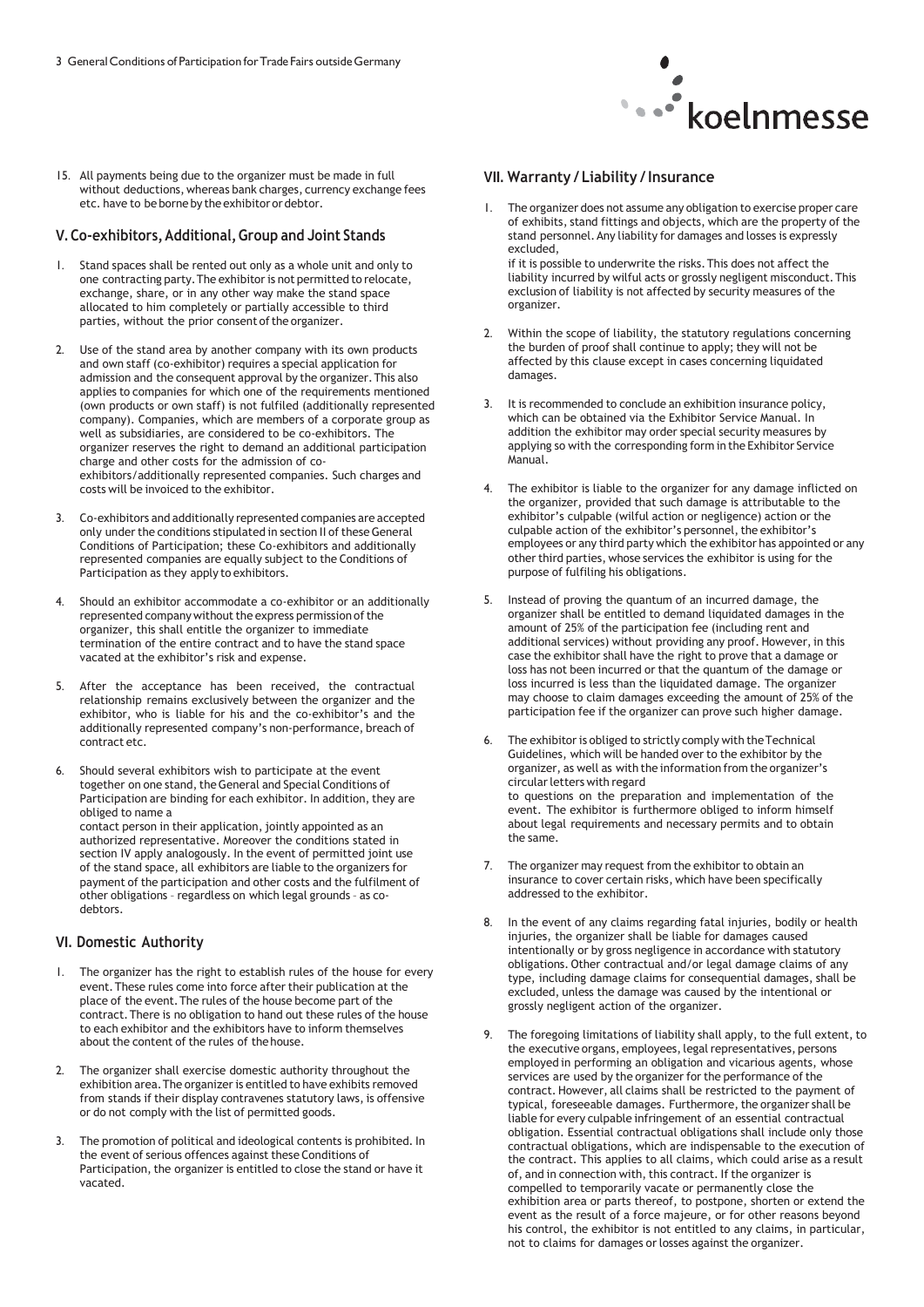

- 10. The responsibility of the event organizer is limited to fault in all cases without prejudice to any limitations of liability under these Conditions of Participation. If a contract provides for the procurement of certain items, the organizer does not assume the risk of procurement, unless expressly agreed otherwise in individual cases.
- 11. The warranty period for deliveries of new items is 1 year if there is no shorter statutory warranty period applicable.For second hand articles, any liability based on warranty is excluded. There is no warranty or liability for normal wear and tear, force majeure, faulty or negligent handling, excessive demands or failure to comply with statutory provisions or operating instructions.
- 12. The exhibitor shall be liable and bear the risk for all damages incurred during transportation to and from the exhibition venue including all damages incurred during transportation within the exhibition building.

#### **VIII. Period of Limitation**

Any claims of the exhibitor, which may be asserted against the organizer and which may arise from the contractual relationship, as well as all other claims relating thereto, shall become time-barred after one year, unless a shorter statutory limitation period applies or the liability of the organizer results from an intentional action.The longer statutory limitation period for tortuous claims, fraudulent intent and culpable impossibility of performance shall remain unaffected. The limitation period shall commence at the close of the month, in which the closing date of the event falls.

#### **IX. Reservations /FinalProvisions**

- The exhibitor is solely responsible for compliance with all the laws, guidelines, and other regulations being applicable at the place of venue of the event, even if the contents of the organizer's conditions for participation deviate from such regulations. The exhibitor must inquire about the relevant regulations prevailing at the venue of the event promptly and comprehensively, and thereby obtain the required information. The organizer will not assume any liability for damages and other losses, which might result from any non-compliance with this obligation.
- 2. The organizer shall have the right to postpone, shorten, extend or cancel the event, as well as to terminate the event temporarily or definitely, as well as individually or collectively, if such an action is required due to unforeseen events such as force majeure, natural disasters, wars, disturbances, strikes, breakdown or obstructionoftraffic and communication. In the event of any postponement, shortening, extension or termination, the exhibitor shall not be entitled to the payment of any resulting damages, which the exhibitor may suffer. The exhibitor shall have the right to rescind the contract, if he

loses interest in participating because of such an action and if the exhibitor consequently waives the reservation for the stand space allotted to him. Upon full knowledge of the change, the rescission of the contract must be declared in writing and without undue delay.

3. In case of the cancellation of an event, the organizer shall not be liable for damages and/or other losses, which might be incurred for the exhibitor. Upon request of the organizer, the exhibitor will be obligated to defray a reasonable share of the expenses resulting from the preparation of the event.The amount of the share to be paid by each exhibitor shall be stipulated by the organizer after consultation with the business organizations concerned, whereas the maximum shall be 5% of the total costs. By signing the application form the exhibitor acknowledges the organizer's Conditions of Participation (theGeneral and Special Sections) together with all other regulations relating to the contractual relationship, as legally binding.

- 4. Should these provisions be or become partially legally invalid or void, this shall not affect the validity of the remaining provisions or the contract. In this event, the parties bind each other to replace the invalid provision with a valid provision that comes to the commercial purpose of the invalid provision as close as possible.The same applies to loopholes.
- 5. All agreements, approvals and alterations to the contract must be made in writing.The same shall also apply to any amendment or waiver of this written-form clauseitself.

#### **X. Place of Fulfilment / Place of Jurisdiction**

Provided nothing else has been specified in the Special Conditions of Participation.

- 1. Singapore in which the organizer is registered is the place of fulfilment for the exhibitor's payment obligations, regardless of the legal ground.
- 2. Singapore in which the organizer is registered is the place of jurisdiction, provided the exhibitor is a merchant, a legal person governed by public law, or a special asset regulated by public law. This also applies to processes relating to documents, notes, and cheques.The organizer may also assert claims at the court of the city in which the event is held or where the exhibitor or opposing party is registered or based.
- 3. Singapore law and the English text of these Conditions of Participation apply to all contractual relationships between the exhibitor and the organizer.
- 4. The contract is subject to Singapore law.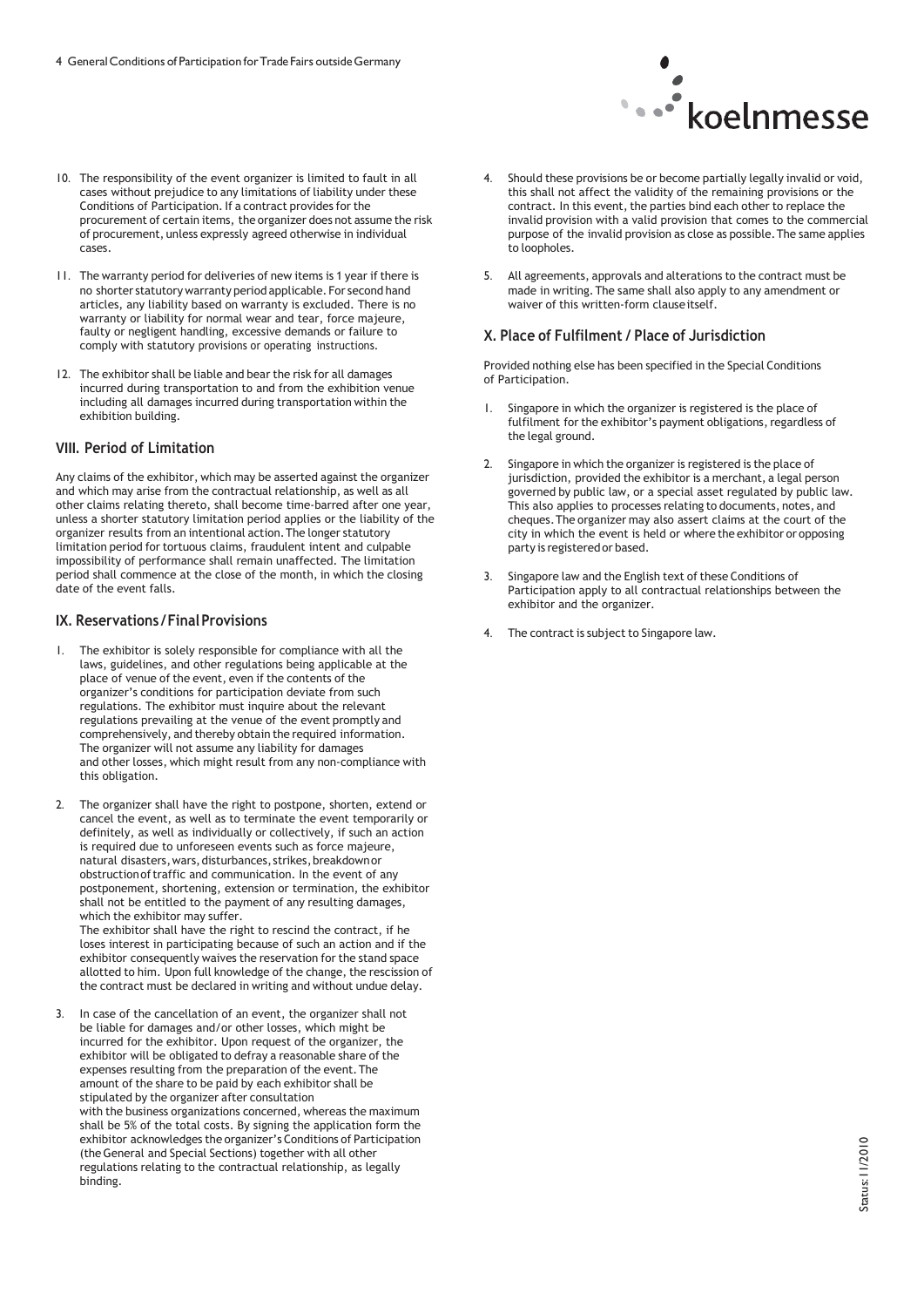## **SPECIAL CONDITIONS OF PARTICIPATION**

#### **1. The Forum, The Organizers, The Venue, The Dates**

The Association of Orthodontists (Singapore) Congress 2023 (AOS Congress 2023) is being organized by Koelnmesse Pte Ltd, 152 Beach Road #25-05 Gateway East Singapore 189721 and The Association of Orthodontists (Singapore), 2 College Road Singapore 169850

– hereinafter referred to as the organizer.

The AOS Congress 2023 is being held from 17 February (Friday) to 19 February (Sunday) 2022,

The AOS Congress 2023 exhibition is open daily from (0830hr – 1800hr) during exhibition days, 17-19 February 2023

The period for setting up and the period for dismantling shall be determined by the organizer as set out in the Exhibitor Service Manual. The period for dismantling sets the timeframe in which the exhibitor has to leave (cf. II. (16) in the General Conditions of Participation).

#### **2. Eligibility to Take Part**

Exhibitors should be manufacturers of goods that are included in the nomenclature of the exhibition if they are produced by the exhibitor at his own manufacturing plant or are offered as parts or accessories thereof. Admission is also open to exhibitors displaying items or offering services which are in keeping with the overall theme of the event, and which the exhibitor has had manufactured or offered under his own name.

In addition, importers and dealers may participate, if their application for AOS Congress 2023 is approved by the manufacturer(s) of the respective products and brands and if they are not to be exhibited by the original manufacturer. The agreement of the manufacturer(s) must be documented upon request. In case of failure of this precondition, the organizer has the right to withdraw the acceptance of the importer and/or dealer.

The organizer will decide upon the acceptance of firms or products.



**Participation Costs, Payment Terms and Cancellation Terms** 

#### **Package Costs**

Your participation will entail the following fees:

#### (a)

**3.** 

Presentation Package Fee

The participation fee is calculated according to the Package and associated services chosen. Details of the Packages are found in Form 1.1.

The stand costs for the standard shell scheme construction include the rent for the exhibition space during the entire event, including the buildup and dismantling periods, a specific number of exhibitor and work badges, the use of all general technical and service facilities in the Trade Fair halls like lighting, ventilation, air conditioning, electrical consumption, general surveillance of the halls and cleaning of the aisles and consulting on organizational matters by Koelnmesse Pte., Ltd employees.

The stand costs do not include the installation of water connections on the stand.

General setting up and dismantling of the stand, incl. all additional costs consisting of:

- Cleaning of the booth areas
- Carpeted ground

• Booth partition walls (rear and side walls) as per stand space

- Fascia Board with Company Name in English
- Booth furniture per booth:

1 lockable counter, 1 round table, 2 chairs, 3 spotlights, 1 fascia name, 1 powerpoint, 1 wastepaper basket.

Optional:

a) Company logo chargeable at SGD 150.00 each

Once the Application for Main Exhibitor 1.0 is received by the organizer, 100% of total participation fee incurred will be due upon date of receipt.

An invoice of the said amount will be issued and sent to you. This invoice is to be paid in full before commencement of the event according to the terms of payment as indicated on the invoice.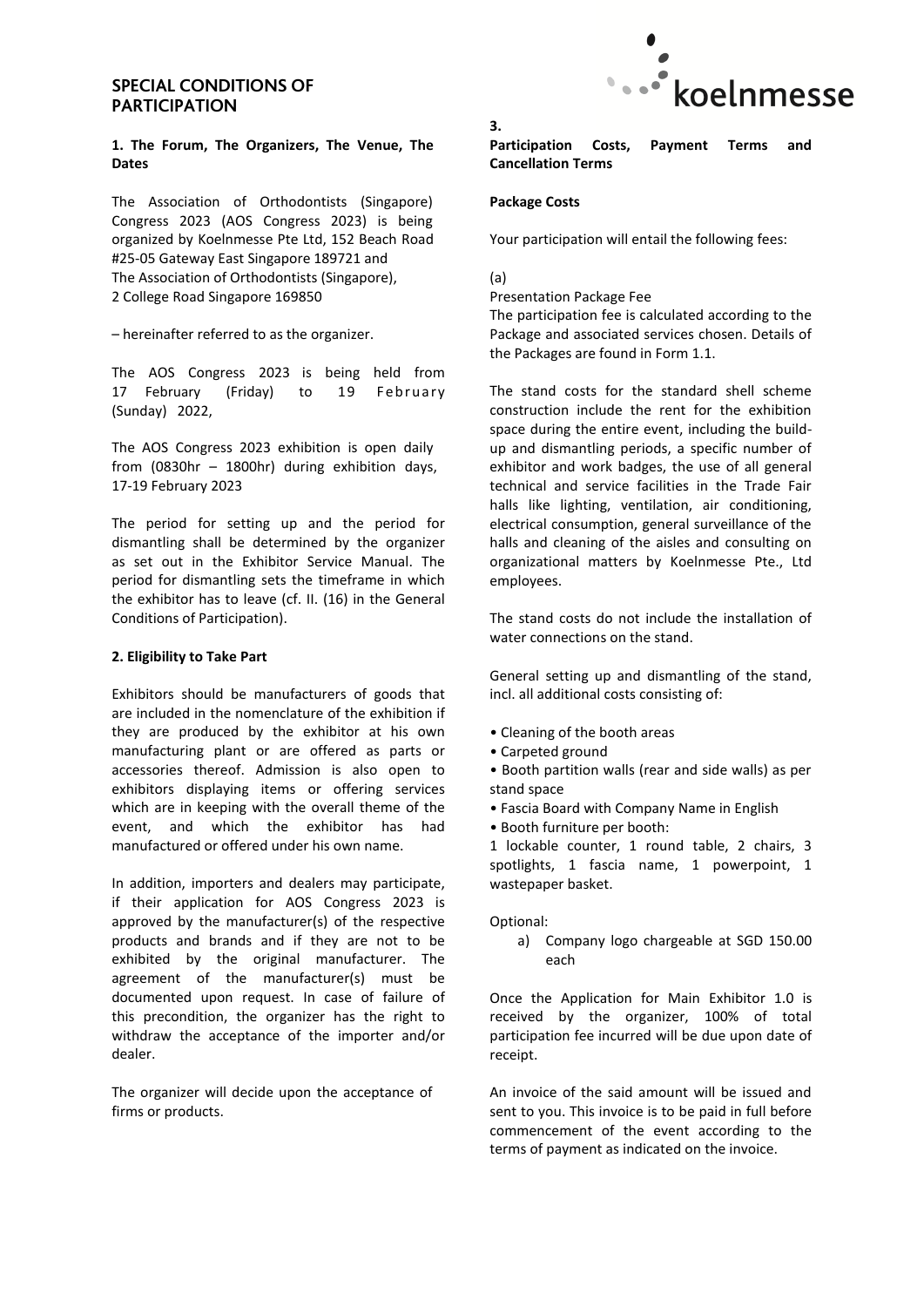## **SPECIAL CONDITIONS OF PARTICIPATION**



The aforementioned payments may be made by cheque or wire transfer according to the terms of payment as indicated on the said invoices.

If an exhibitor fails to pay according to the above mentioned terms and payment schedule, the organizer reserves the right to release without notice to the exhibitor the stand space reserved for exhibitor. The exhibitor shall remain liable to the organizer for liquidated damages in the amount of 25% of the total participation fee if the stand space in question can be rented to another exhibitor. If the stand space in question cannot be rented to another participant before the commencement of the event, the exhibitor shall be liable to the Organizer for liquidated damages in the amount of 100% of the total participation fee.

If an exhibitor cancels its participation ON OR BEFORE ON or BEFORE 11 November 2022, the exhibitor shall remain liable to the Organizer for liquidated damages in the amount of 50% of the total participation fee if the cancelled sponsorship/exhibition package cannot be resold one month before the event.

If an exhibitor cancels its participation BETWEEN between 12 November to 16 December 2022 (both dates inclusive), the exhibitor shall remain liable to the Organizer for liquidated damages in the amount of 50% of the total participation fee. If the cancelled sponsorship/exhibition package cannot be resold one month before the event, the exhibitor shall be liable to the Organizer for liquidated damages for the full amount of 100% of the total participation fee.

If exhibitor cancels its participation AFTER 17 December 2022 or fails for any reason whatsoever to utilize the stand space allotted to him, the exhibitor shall remain liable to the Organizer for liquidated damages in the amount of 100% of the total participation fee (including any balance due at the time of cancellation).

Any notice of cancellation to be given hereunder is required to be in writing to Koelnmesse Pte Ltd and shall not be effective until such cancellation notice is received by Koelnmesse Pte Ltd. No cancellation shall relieve the exhibitor of his obligation to pay any sums due to Koelnmesse Pte Ltd prior to the effective date of such cancellation.

#### **4. Fitting and Arrangement of the Stands**

The Organizer will provide stand construction for all exhibitors with standard shell scheme. Exhibitors are not allowed to make changes to the given booth structure or carpets and any customizations should be raised and approved by Organizers where necessary.

Due to the short build-up time, special designs are not advisable. A maximum height of 3m will only be allowed upon Organizer's approval and only the appointed Official Stand Contractor will be allowed to assist in the booth construction. No external contractors are permitted.

The exhibiting company's name must be clearly visible on each stand.

#### **5. Exhibitor Badges and Badges for Stand Construction Personnel**

As an exhibitor you will receive:

| Size of Booth    | <b>Quantity of Exhibitor Badges</b> |
|------------------|-------------------------------------|
| More than 36 sqm | 10                                  |
| 13 - 36 sgm      | 6                                   |
| $6$ to 12 sqm    | 3                                   |
| One Table-Top    | 2                                   |

The badges will be valid from the first day of the setting up period until the last day of the dismantling period.

Used exhibitor badges, i.e. those with the names of stand personnel printed on them, may be exchanged once for new badges free of charge in case the stand personnel will be replaced during the exhibition. The new badges can be obtained at the Exhibitor Service Office.

You will also receive free badges to enable the company personnel to enter the trade fair complex for the purpose of setting up and dismantling the stand (worker badges). These badges are only valid during the setting up period and dismantling period. They do not entitle the holder to enter the complex during the exhibition.

You can order these badges with the correct order form in the Exhibitor Service Manual.